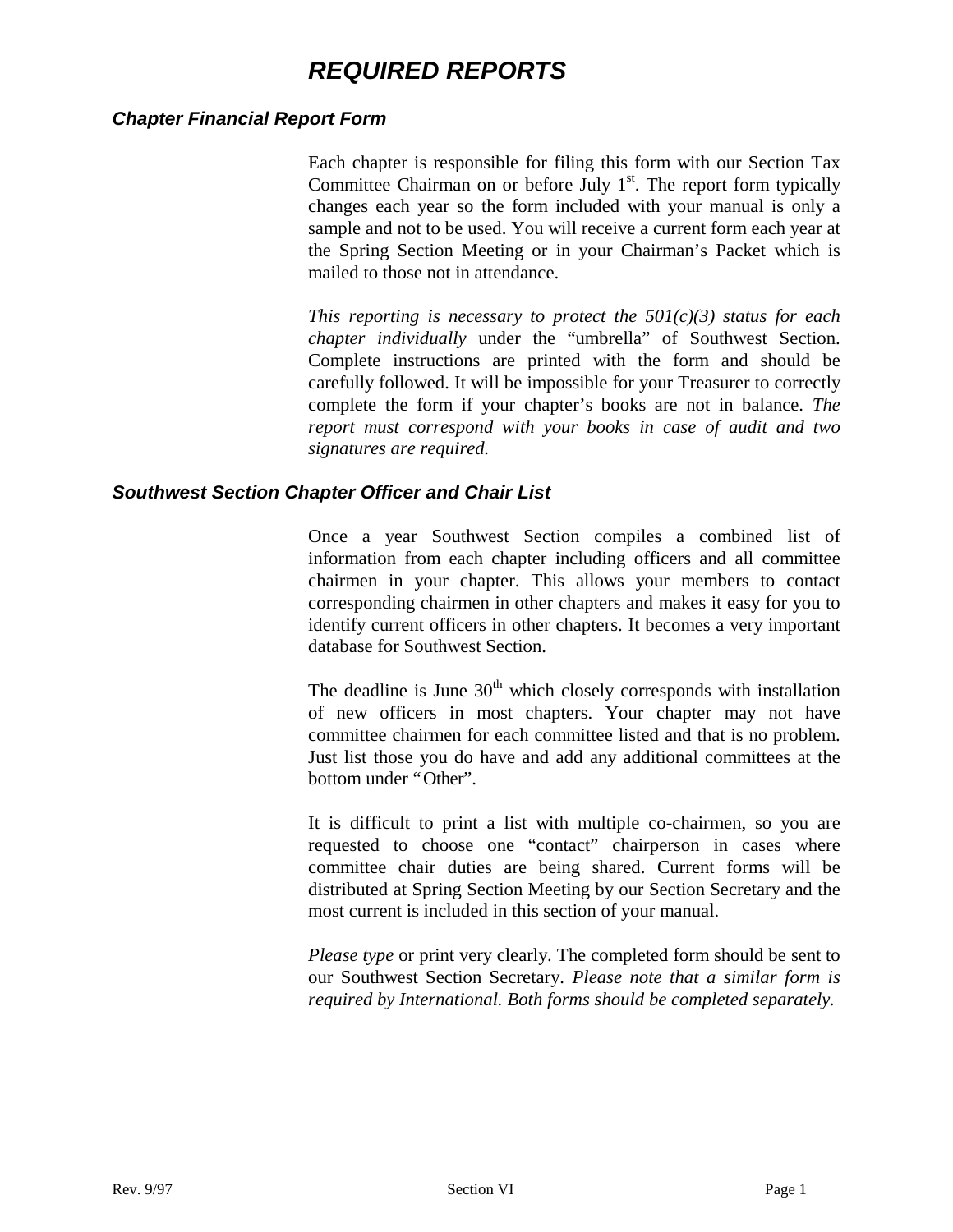#### *International Membership Directory Officer List*

This report is used by International Headquarters to compile our *International Directory*. Your information is directly transcribed into International's files, so you are requested to complete it as clearly as possible, preferably typed. The form will be sent to you annually by International but a sample form is enclosed.

The deadline is July  $1<sup>st</sup>$  and it goes to International Headquarters (OKC), *not* to the Section Secretary. Remember that International and SW Section maintain separate databases, so both chapter lists, respectively, should to be filed before the end of June.

#### *Annual Non-Profit Statement*

A sample form is not included because requirements and forms vary by state. Normally this is an annual filing. Your chapter's files should include past years' filings showing due dates and how to obtain information. Usually the responsible state agency (i.e. Secretary of State) mails forms annually. The purpose of this accounting is to maintain your corporate standing with your state and usually includes information about your officers. Your chapter may need to choose a member as "agent" to sign for the chapter.

In some states this report can be sent to and completed by the same member/agent year after year which may be to your chapter's advantage. Since filing of this form is critical to the tax status of your chapter, maintaining continuity reduces the possibility of overlooking it. There is usually a nominal filing fee.

#### *Chapter Report*

Very often a new chairman goes to her first Spring Section Meeting and is surprised to find, maybe as late as the business meeting, that she's expected to present a Chapter Report. Each outgoing chairman should remind her successor of this report. Usually the business meeting agenda allows one minute for each chairman to report the doings of her chapter over the last year.

Neither the oral or written reports have to be polished (though many are very inventive). This is your chance to "brag" about your chapter's programs, contributions, and flying achievements. Other formats have been explored including panels or reporting only by a few chosen chapters. But our members have indicated that, at the present, they prefer these short reports. If you're not a graduate of Toast mistresses, don't be concerned. Just remember that you're among friends!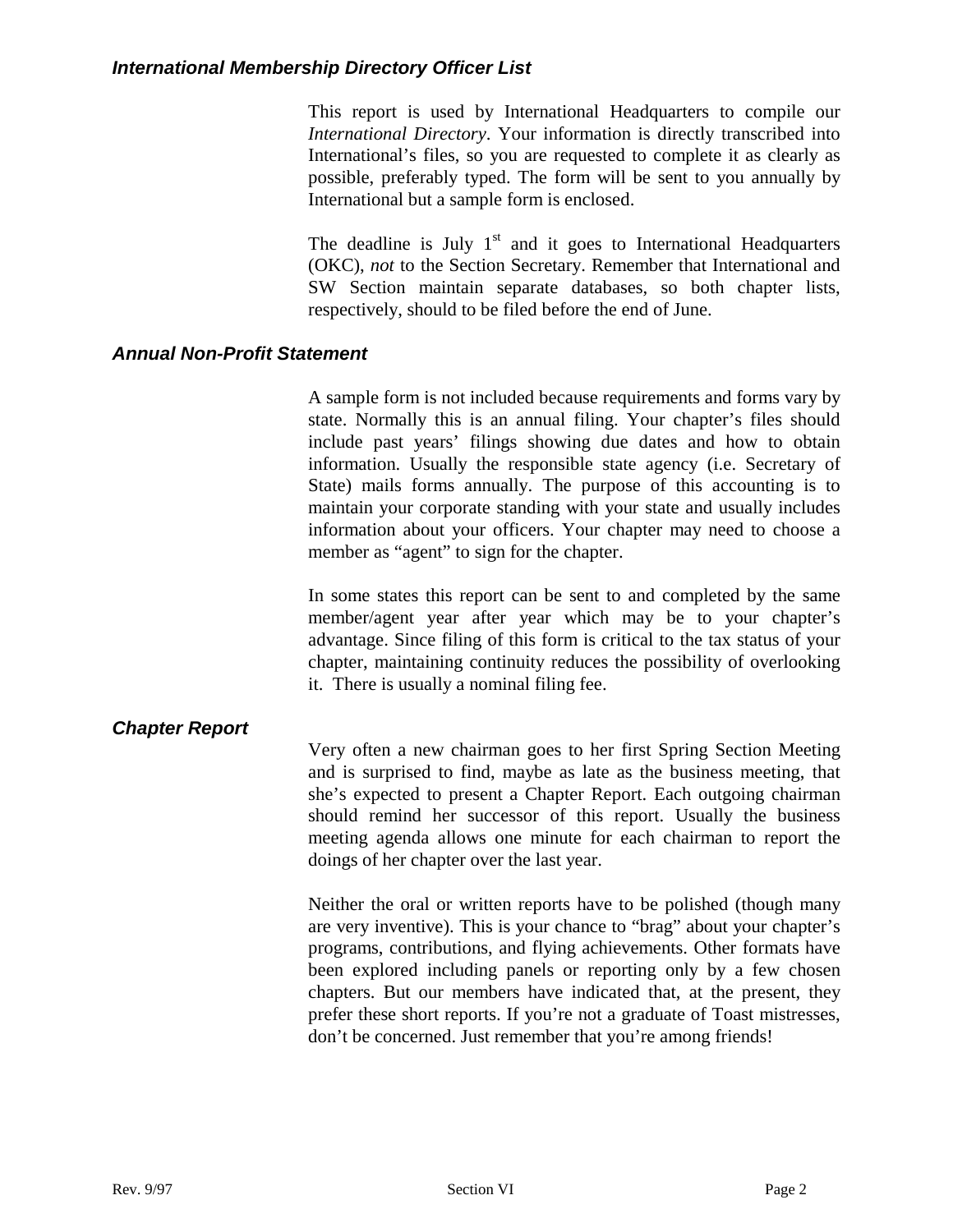## SOUTHWEST SECTION NINETY-NINES, INC. **CHAPTER OFFICER AND CHAIR LIST**

| <b>CHAPTER</b>                   | <u> 1989 - Johann Stoff, amerikansk politiker (* 1908)</u>                                                       |                                                                                                                     |
|----------------------------------|------------------------------------------------------------------------------------------------------------------|---------------------------------------------------------------------------------------------------------------------|
| <b>CHAIRMAN</b>                  |                                                                                                                  |                                                                                                                     |
|                                  |                                                                                                                  |                                                                                                                     |
|                                  |                                                                                                                  |                                                                                                                     |
|                                  |                                                                                                                  |                                                                                                                     |
|                                  |                                                                                                                  |                                                                                                                     |
|                                  |                                                                                                                  |                                                                                                                     |
|                                  |                                                                                                                  |                                                                                                                     |
|                                  |                                                                                                                  |                                                                                                                     |
| <b>AEROSPACE EDUCATION</b>       |                                                                                                                  |                                                                                                                     |
| <b>AIRMARKING</b>                |                                                                                                                  |                                                                                                                     |
| <b>A.E. SCHOLARSHIP</b>          |                                                                                                                  |                                                                                                                     |
| <b>APT</b>                       |                                                                                                                  |                                                                                                                     |
| <b>AVIATION ACTIVITIES</b>       | and the control of the control of the control of the control of the control of the control of the control of the |                                                                                                                     |
| <b>BY-LAWS</b>                   |                                                                                                                  |                                                                                                                     |
| <b>FOREST OF FRIENDSHIP</b>      |                                                                                                                  |                                                                                                                     |
| <b>FUTURE WOMEN PILOTS</b>       |                                                                                                                  |                                                                                                                     |
| <b>LEGISLATIVE</b>               |                                                                                                                  | and the control of the control of the control of the control of the control of the control of the control of the    |
| <b>MEMBERSHIP</b>                |                                                                                                                  | <u> 2000 - Jan James James Jan James James James James James James James James James James James James James Ja</u> |
| <b>CHAPTER NEWSLETTER EDITOR</b> |                                                                                                                  | <u> 1980 - Jan James James Barbara, martxa a shekara 1980 - Ang tsayin a shekara 1980 - Ang tsayin a shekara</u>    |
| <b>NAME OF NEWSLETTER</b>        |                                                                                                                  | and the control of the control of the control of the control of the control of the control of the control of the    |
| <b>99 NEWS REPORTER</b>          |                                                                                                                  |                                                                                                                     |
| <b>NIFA</b>                      |                                                                                                                  |                                                                                                                     |
| <b>ORAL HISTORY</b>              |                                                                                                                  |                                                                                                                     |
| <b>PUBLIC RELATIONS</b>          |                                                                                                                  |                                                                                                                     |
| <b>SAFETY EDUCATION</b>          |                                                                                                                  |                                                                                                                     |
| <b>SCRAPBOOK</b>                 |                                                                                                                  |                                                                                                                     |
| <b>TAX</b>                       |                                                                                                                  |                                                                                                                     |
| <b>VIDEOS</b>                    |                                                                                                                  |                                                                                                                     |
| <b>WPOY</b>                      |                                                                                                                  |                                                                                                                     |
| <b>OTHER</b>                     |                                                                                                                  |                                                                                                                     |

PLEASE RETURN TO:

Southwest Section Secretary PLEASE TYPE OR PRINT CLEARLI